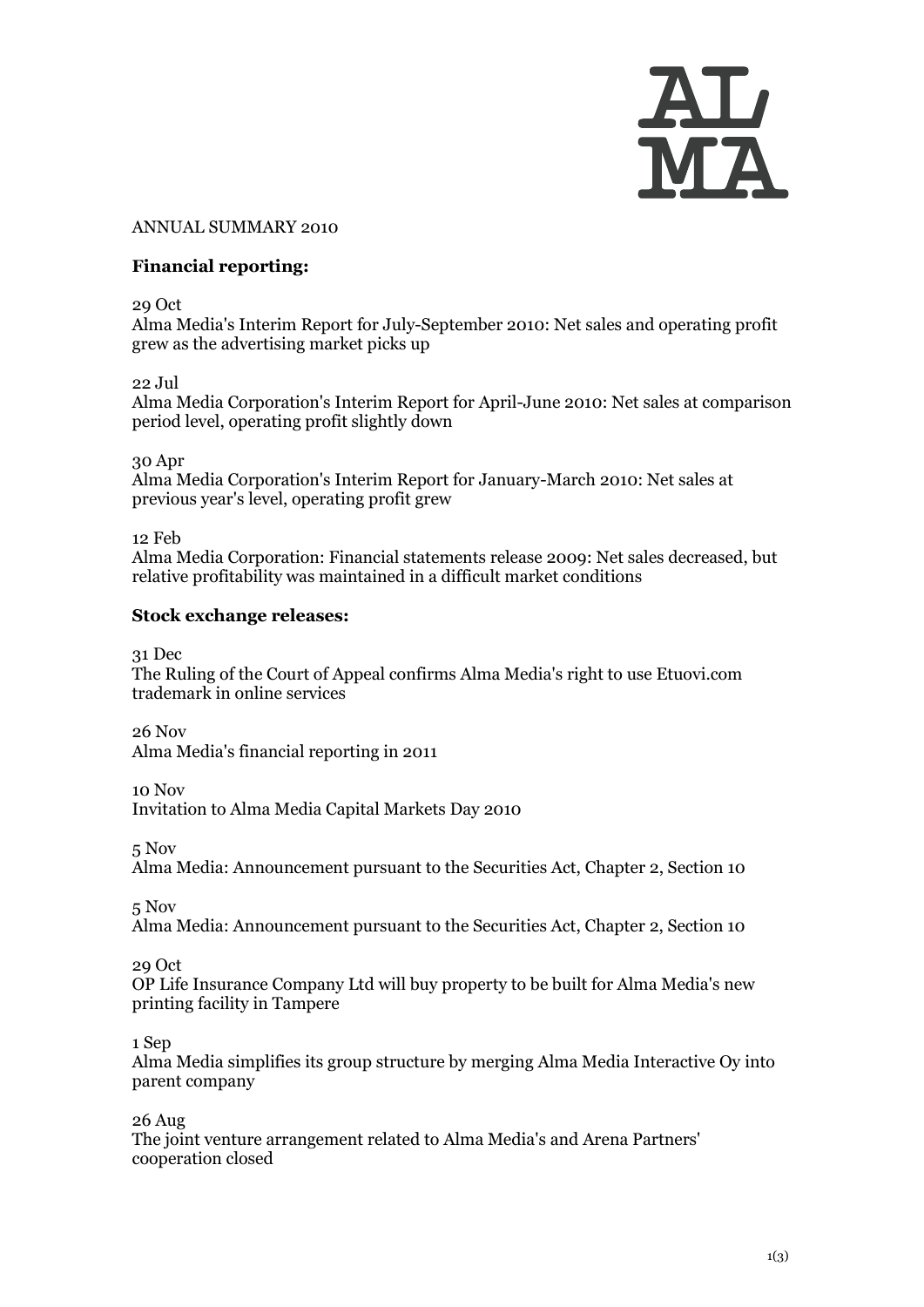

### 19 Aug

[Decisions taken by the Extraordinary General Meeting of Alma Media Corporation](http://www.almamedia.fi/release?release=438512)

### 14 Jul

[Finnish Competition Authority has accepted Alma Media Corporation's and Arena](http://www.almamedia.fi/release?release=424381)  [Partners' cooperation](http://www.almamedia.fi/release?release=424381)

### 9 Jul

[Alma Media's second quarter operating profit to be slightly below the corresponding](http://www.almamedia.fi/release?release=422603)  [period](http://www.almamedia.fi/release?release=422603)

### 1 Jul

[Alma Media's president and CEO charged with discrimination at work in the case of](http://www.almamedia.fi/release?release=419394)  [Johanna Korhonen](http://www.almamedia.fi/release?release=419394)

### 1 Jul

[Alma Media's new printing and distribution company named Alma Manu Oy](http://www.almamedia.fi/release?release=419227)

22 Jun

[Petri Hakala appointed publisher of Satakunnan Kansa](http://www.almamedia.fi/release?release=416052)

9 Jun

[The increase of Alma Media Corporation's share capital based on option programme](http://www.almamedia.fi/release?release=410398) [2006A](http://www.almamedia.fi/release?release=410398)

27 May

[Share subscription price with stock options 2009B and market value of stock options](http://www.almamedia.fi/release?release=405046)  [2009B](http://www.almamedia.fi/release?release=405046)

21 May

[Notice to the Extraordinary General Meeting of Alma Media](http://www.almamedia.fi/release?release=402579)

7 May

[The increase of Alma Media Corporation's share capital based on option programme](http://www.almamedia.fi/release?release=396890)  [2006A](http://www.almamedia.fi/release?release=396890)

### 3 May

[Finnish Competition Authority has referred Alma Media Corporation's and Arena](http://www.almamedia.fi/release?release=395144)  [Partners' cooperation to continued consideration](http://www.almamedia.fi/release?release=395144)

### 30 Apr

[Insider trading investigation into LSO Osuuskunta's share trading has led to a charge](http://www.almamedia.fi/release?release=393999)  [against Mr Kai Seikku, the President of Okmetic Oyj and a member of the Board of](http://www.almamedia.fi/release?release=393999)  [Directors of Alma Media](http://www.almamedia.fi/release?release=393999)

### 27 Apr

[Change in the structure and composition of Alma Media's business segments](http://www.almamedia.fi/release?release=392694)